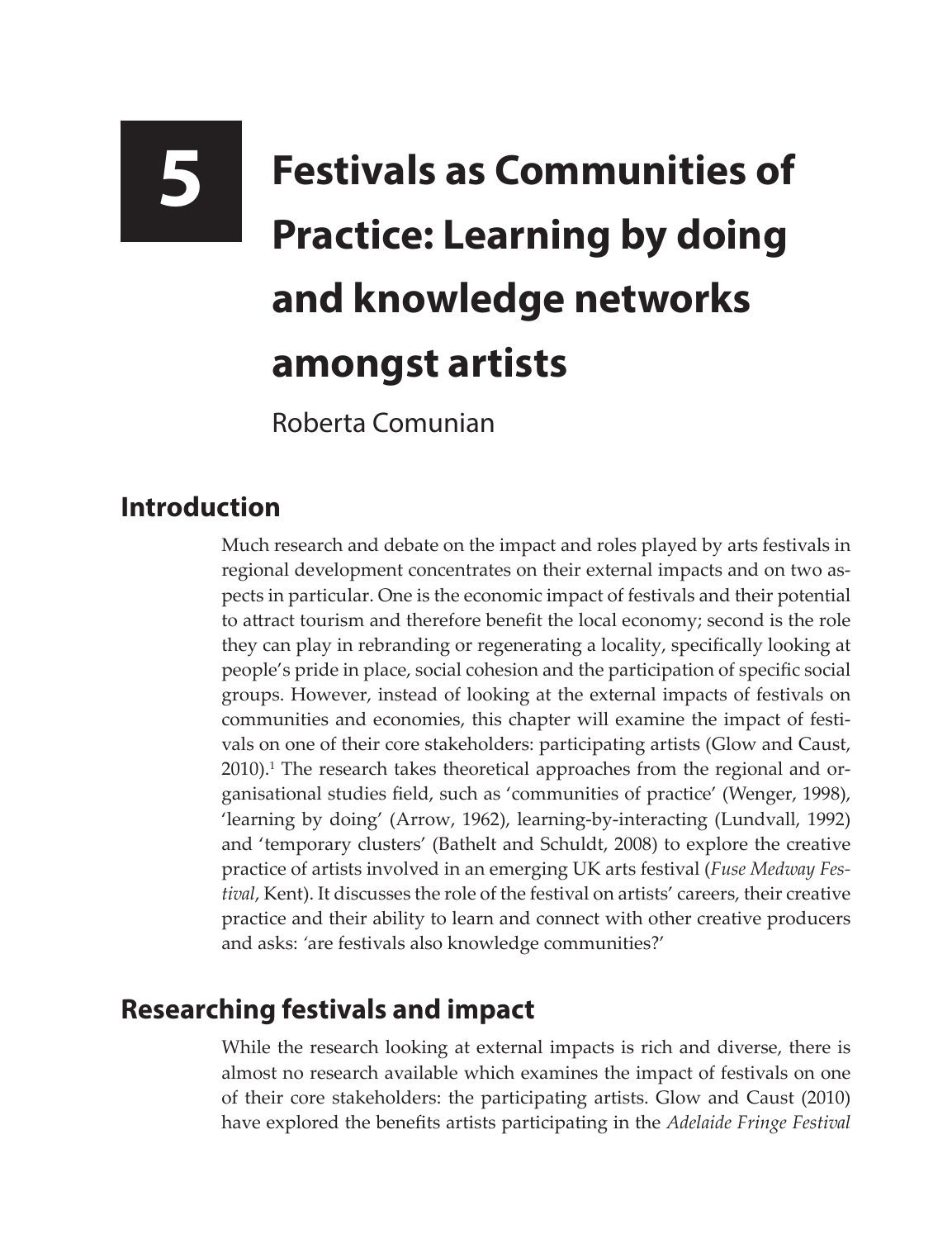thought they gained from taking part. They identified a series of activities and services that the festival provided to artists, such as newsletters, making the most of media coverage, free listing in the festival guide, etc. They also considered the importance that the *Fringe* played through inviting producers who might recruit new acts to add to their own programmes for touring and commissions. Their research also examined the significance of local artists in the programme; more than half of the participating artists were originally from Adelaide itself and a high number seem to have returned just to take part in the *Fringe* – which shows that they expect to derive benefit from participation.

The main benefits experienced by artists were summarised as:

- **Entrepreneurialism**: 'the festival encouraged an entrepreneurial approach to the task of producing and presenting work.'
- **Branding**: allowed artists to increase their visibility and credibility amongst producers and audiences.
- **Practising the craft**: helped 'to build the respondents' sense of purpose and identity as artists.'
- **A launching pad**: gave an opportunity to artists to test work and develop their craft and career.
- **Diverse programming**: linked to the ability of the festival to attract national and international work, commercial and non-commercial work and to create a balanced and varied programme (Glow and Caust, 2010: 419).

#### **Learning, knowledge communities and creative work**

The literature on learning and knowledge communities is broad and has been a topic of extensive research across economic geography and organisational studies. Here we are specifically interested in the economic geography perspective as it focuses on place and shared-spaces where learning and knowledge exchange happen. The literature acknowledges the strong relationship between individual and collective learning in the work context. Following Fenwick (2008) we highlight these important dynamics:

- **Individual knowledge acquisition**: in particular linked to the idea that alongside codified knowledge (which is easily transferable) there are sets of practice and knowledge that are tacit and hard to teach and transfer.
- **Sense-making and reflective dialogue**: this seems particularly relevant for artists. Many consider feedback from peers as pivotal to their development. The *'*collective is viewed as prompt for individual critical